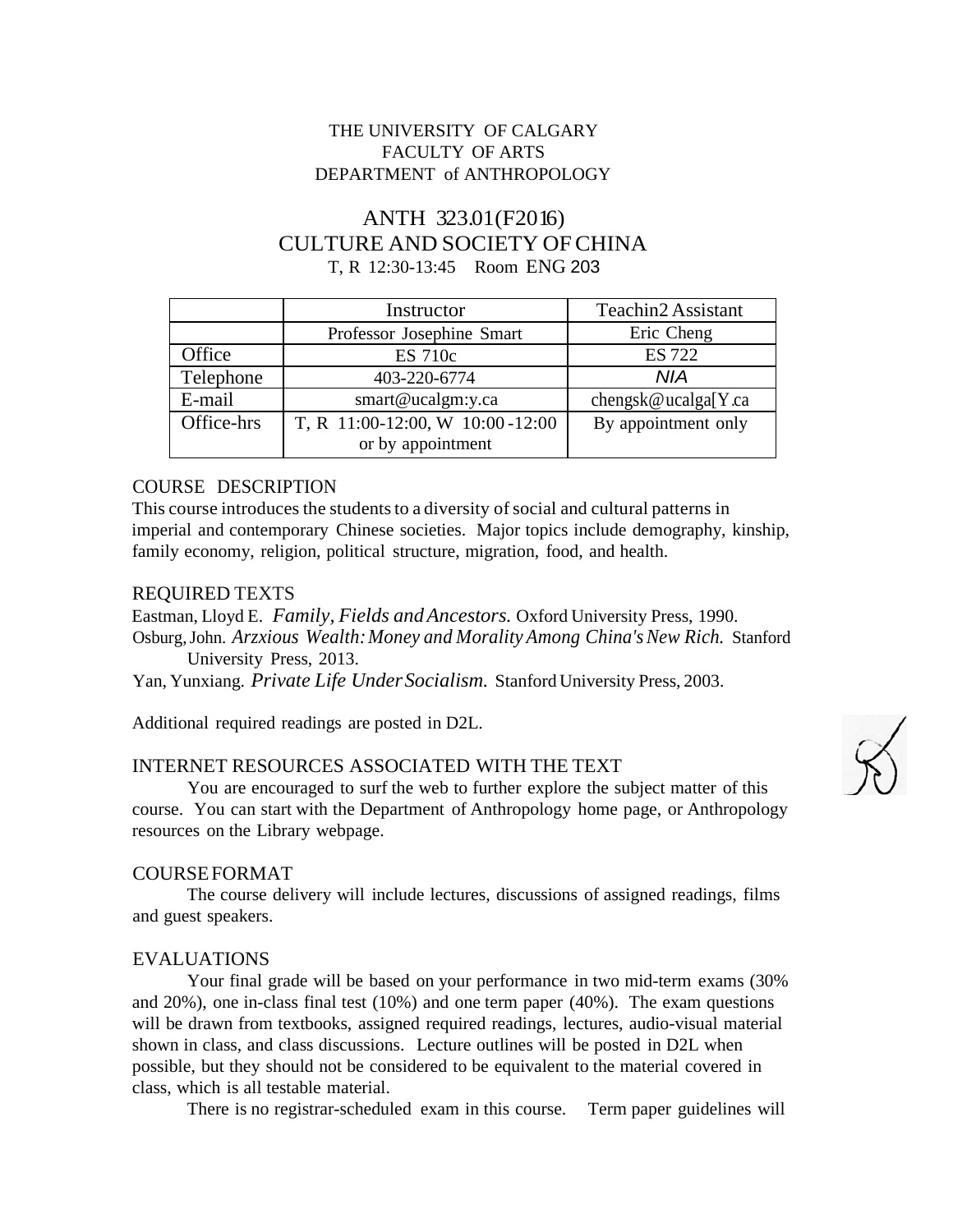be available by early October, 2016 at the latest. The due date for this 40% term paper is Monday, Dec. 12th 2016 by 4:00 pm. You are required to submit a hard copy ofthe paper to a big yellow drop box outside the Department office on the 6th floor in the Earth Sciences Bldg. Please note that a 10% penalty is in effect for evervday the term paper is overdue. After 5 days overdue, the assignment will automatically receive an F grade.

| Mid-term #1         | 30\% Oct 18                    |
|---------------------|--------------------------------|
| Mid-term $#2^-$     | 20\% Nov 22                    |
| In-class final test | $10\%$ Dec 06                  |
| Term Paper          | 40% December 12 (M) by 4:00 pm |

#### *Grading scheme:*

|      | $A+$ 100-94.9%   | R.           | 79.8-74.9%           |                | $C_{\text{-}}$ 62.8-58.9% |
|------|------------------|--------------|----------------------|----------------|---------------------------|
| A    | 94.8-89.9%       |              | $B - 748 - 709\%$    | $1+$           | 58.8-54.9%                |
| $A-$ | 89.8-84.9%       |              | $C_{\pm}$ 70.8-66.9% | $\blacksquare$ | 54.8-49.9%                |
|      | $B+ 84.8-79.9\%$ | $\mathbf{C}$ | 66.8-62.9%           | F.             | $49.8\%$ and less         |

Test re-writes will not be offered except for documented medical and family emergencies. Vacation plans, heavy workload, etc. are not acceptable excuses. Course appeals (grades, missed exams) have to be made in writing. The instructor will attempt to respond to emails in a timely fashion within 48 hours whenever possible.

#### Academic Accommodations:

The academic accommodations policy can be found at [http://wwwucalgary.ca/access/accommodations/policy.](http://wwwucalgary.ca/access/accommodations/policy)

It is the student's responsibility to request academic accommodations. If you are a student with a documented disability who may require academic accommodations and have not registered with Student Accessibility Services, please contact them at 403- 220-6019. Students that have not registered with the SAS are not eligible for formal academic accommodations. More information about the academic accommodations can be found at [http://wwww.ucalgary.ca/access.](http://wwww.ucalgary.ca/access)

#### EMERGENCY EVACUATION

Inthe event of an emergency that requires evacuation, please refer to the following link to

become familiar with the assembly points for the class:

### <http://www.ucalgary.ca/emergencyplan/> assemblypoints

#### PLAGIARISM AND CHEATING

Plagiarism: ''to steal and pass off the ideas or words of another as one's own" (Webster's). Plagiarism will not be tolerated and will automatically result in a failing grade for the submission. Any student caught plagiarizing July also be subject to additional University sanctions. Students are expected to be familiar with the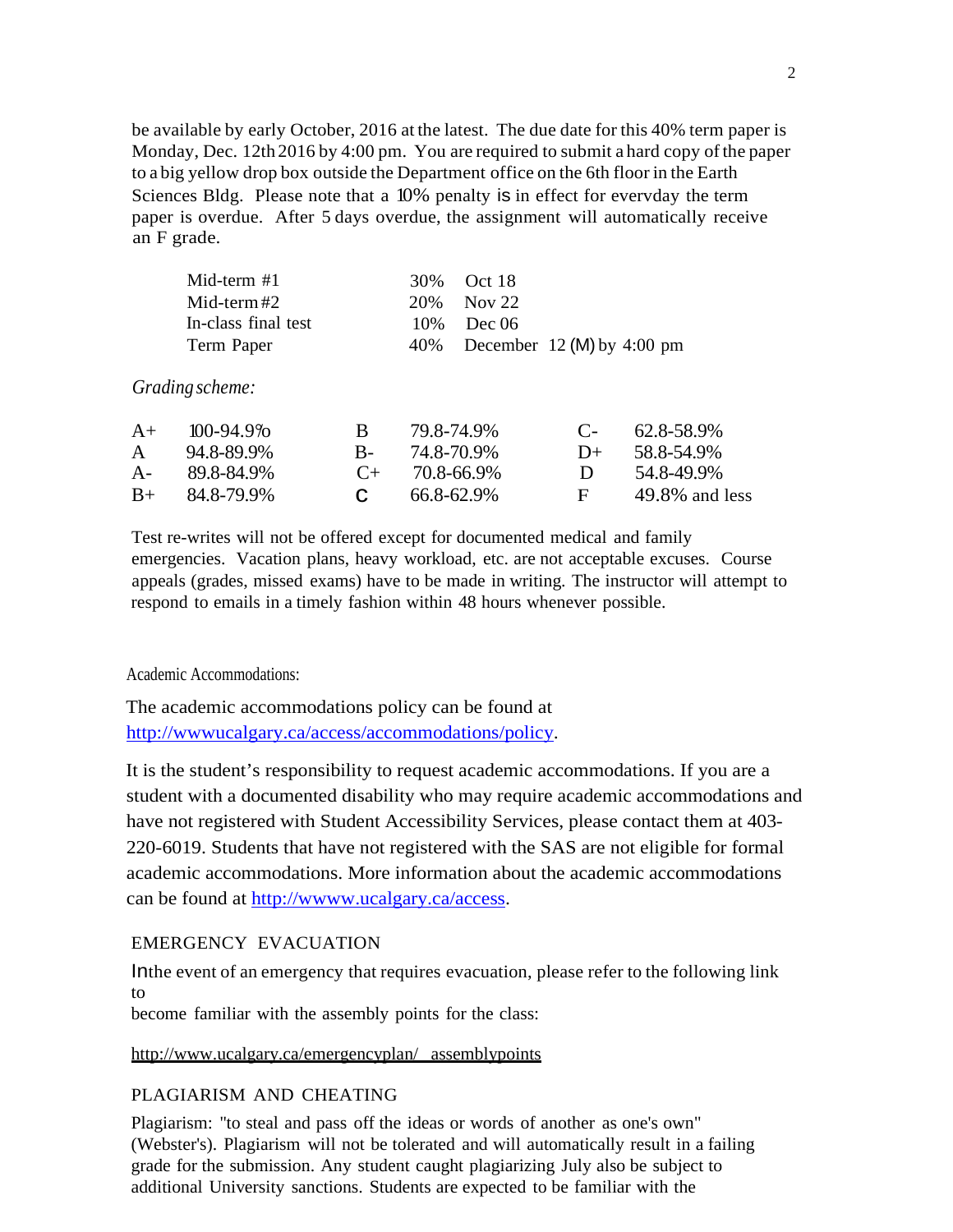Anthropology Departments policy on intellectual honesty available at: